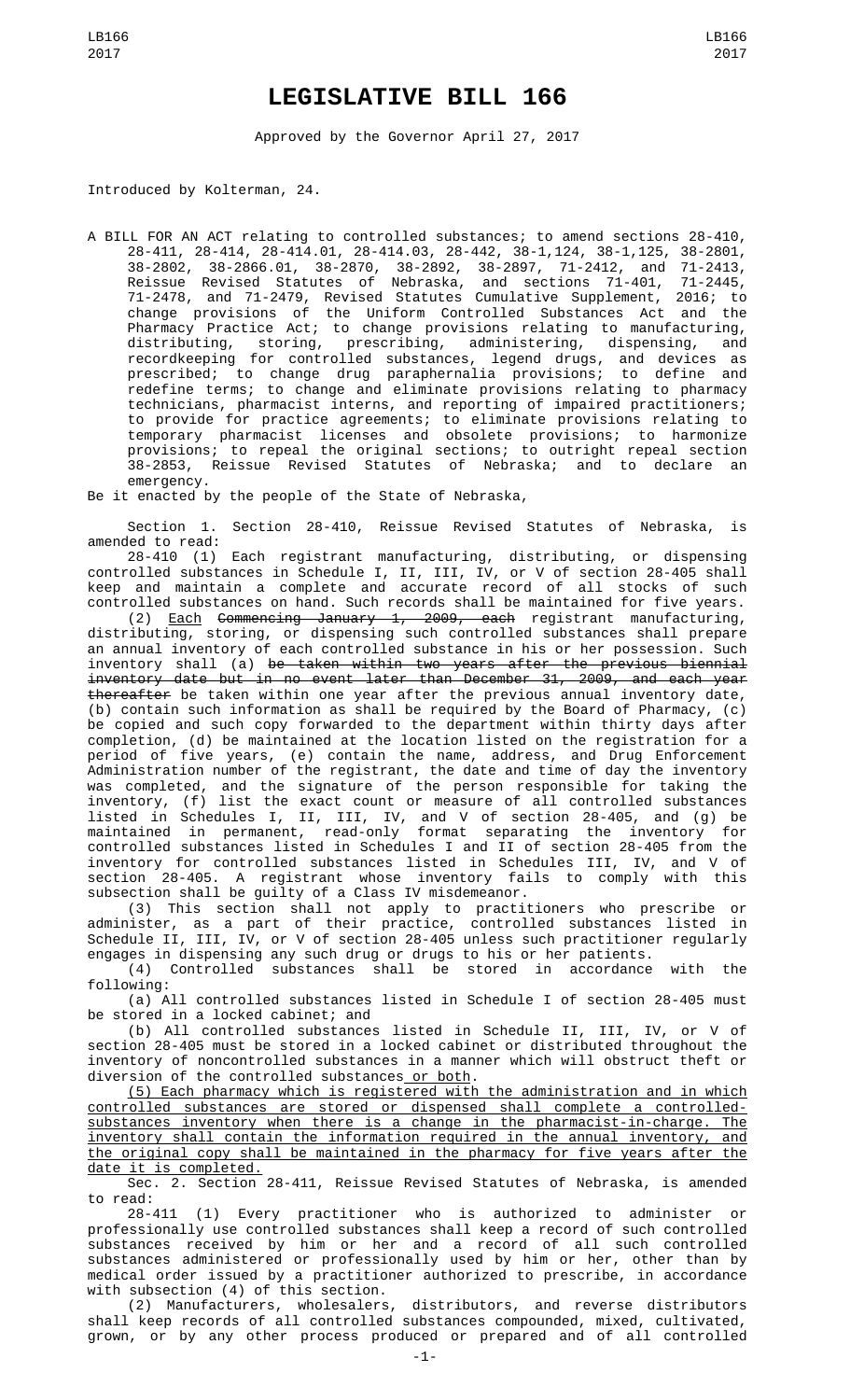substances received and disposed of by them, in accordance with subsection (4) of this section.

(3) Pharmacies shall keep records of all controlled substances received and disposed of by them, in accordance with subsection (4) of this section.

 $(4)(a)$   $(4)$  The record of controlled substances received shall in every case show <u>(i)</u> <del>(a)</del> the date of receipt, <u>(ii)</u> <del>(b)</del> the name, address, and Drug Enforcement Administration number of the person receiving the controlled substances, <u>(iii)</u> <del>(c)</del> the name, address, and Drug Enforcement Administration number of the person from whom received, <u>(iv)</u> <del>(d)</del> the kind and quantity of controlled substances received,  $(v)$   $(e)$  the kind and quantity of controlled substances produced or removed from process of manufacture, and<u>(vi)</u> <del>(f)</del> the date of such production or removal from process of manufacture.

(b) The record shall in every case show the proportion of morphine, cocaine, or ecgonine contained in or producible from crude opium or coca leaves received or produced. The record of all controlled substances sold, administered, dispensed, or otherwise disposed of shall show the date of selling, administering, or dispensing, the name and address of the person to whom or for whose use or the owner and species of animal for which the controlled substances were sold, administered, or dispensed, and the kind and quantity of controlled substances. For any lost, destroyed, or stolen controlled substances, the record shall list the kind and quantity of such controlled substances and the discovery date of such loss, destruction, or theft.

(c) Every such record shall be kept for a period of five years from the date of the transaction recorded.

(5) Any person authorized to compound controlled substances shall comply with section 38-2867.01.

Sec. 3. Section 28-414, Reissue Revised Statutes of Nebraska, is amended to read:

28-414 (1) Except as otherwise provided in this section or section 28-412 or when administered directly by a practitioner to an ultimate user, a controlled substance listed in Schedule II of section 28-405 shall not be dispensed without a prescription from a practitioner authorized to prescribe. No prescription for a controlled substance listed in Schedule II of section 28-405 shall be filled more than six months from the date of issuance. A prescription for a controlled substance listed in Schedule II of section 28-405 shall not be refilled.

(2) A prescription for controlled substances listed in Schedule II of section 28-405 must contain the following information prior to being filled by a pharmacist or dispensing practitioner: (a) Patient's name and address, (b) name of the drug, device, or biological, (c) strength of the drug or biological, <u>if applicable, (</u>d) dosage form of the drug or biological,—<del>if</del>  $\tt{applicable}_\tau$  (e) quantity of the drug, device, or biological prescribed, (f) directions for use, (g) date of issuance, (h) prescribing practitioner's name and address, and (i) Drug Enforcement Administration number of the prescribing practitioner. If the prescription is a written paper prescription, the paper prescription must contain the prescribing practitioner's manual signature. If the prescription is an electronic prescription, the electronic prescription must contain all of the elements in subdivisions (a) through (i) of this subsection, must be digitally signed, and must be transmitted to and received by the pharmacy electronically to meet all of the requirements of the Controlled Substances Act, 21 U.S.C. 801 et seq., as it existed on January 1, 2014, pertaining to electronic prescribing of controlled substances.

(3)(a) (3) In emergency situations as defined by rule and regulation of the department, a controlled substance listed in Schedule II of section 28-405 may be dispensed pursuant to an oral prescription reduced to writing in accordance with subsection (2) of this section, except for the prescribing practitioner's signature, and bearing the word "emergency".

(b) For purposes of this section, emergency situation means a situation in which a prescribing practitioner determines that (i) immediate administration of the controlled substance is necessary for proper treatment of the patient, (ii) no appropriate alternative treatment is available, including administration of a drug which is not a controlled substance listed in Schedule II of section 28-405, and (iii) it is not reasonably possible for the prescribing practitioner to provide a signed, written or electronic prescription to be presented to the person dispensing the controlled substance prior to dispensing.

(4)(a) In nonemergency situations:

(i) A controlled substance listed in Schedule II of section 28-405 may be dispensed pursuant to a facsimile of a written, signed paper prescription if the original written, signed paper prescription is presented to the pharmacist for review before the controlled substance is dispensed, except as provided in subdivision (a)(ii) or (iii) of this subsection;

(ii) A narcotic drug listed in Schedule II of section 28-405 may be dispensed pursuant to a facsimile of a written, signed paper prescription (A) to be compounded for direct parenteral administration to a patient for the purpose of home infusion therapy or (B) for administration to a patient enrolled in a hospice care program and bearing the words "hospice patient"; and

(iii) A controlled substance listed in Schedule II of section 28-405 may be dispensed pursuant to a facsimile of a written, signed paper prescription for administration to a resident of a long-term care facility.

(b) For purposes of subdivisions (a)(ii) and (iii) of this subsection, a facsimile of a written, signed paper prescription shall serve as the original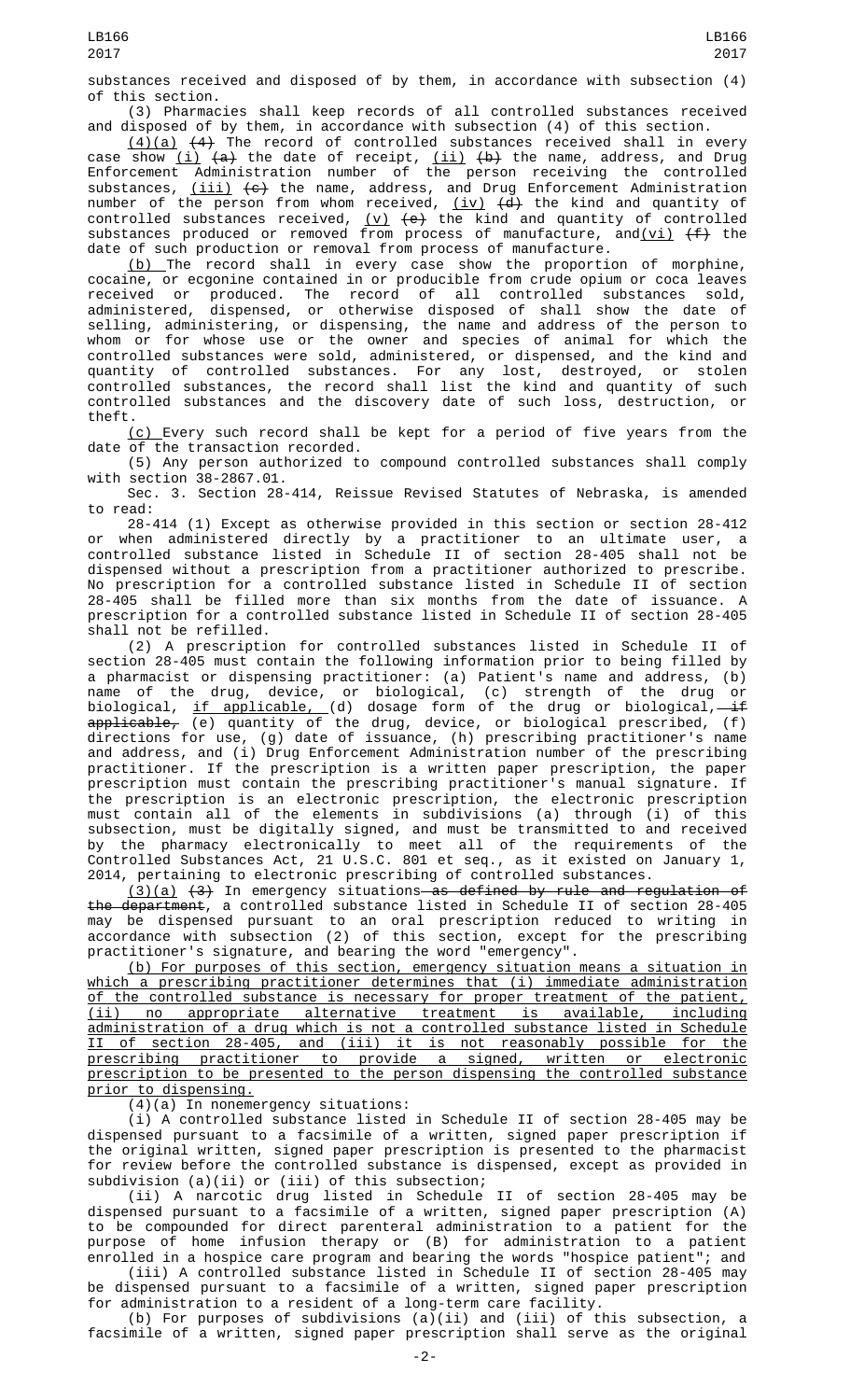written prescription and shall be maintained in accordance with subsection (1) of section 28-414.03.

(5)(a) A prescription for a controlled substance listed in Schedule II of section 28-405 may be partially filled if the pharmacist does not supply the full quantity prescribed and he or she makes a notation of the quantity supplied on the face of the prescription or in the electronic record. The remaining portion of the prescription may be filled <u>no later than thirty days</u> after the date on which the prescription is written within seventy-two hours of the first partial filling. The pharmacist shall notify the prescribing practitioner if the remaining portion of the prescription is not or cannot be filled within such period. No further quantity may be supplied after such period without a new written, signed paper prescription<u> or electronic</u> prescription.

(b) A prescription for a controlled substance listed in Schedule II of section 28-405 written for a patient in a long-term care facility or for a patient with a medical diagnosis documenting a terminal illness may be partially filled. Such prescription shall bear the words "terminally ill" or "long-term care facility patient" on its face or in the electronic record. If there is any question whether a patient may be classified as having a terminal illness, the pharmacist shall contact the prescribing practitioner prior to partially filling the prescription. Both the pharmacist and the prescribing practitioner have a corresponding responsibility to assure that the controlled substance is for a terminally ill patient. For each partial filling, the dispensing pharmacist shall record on the back of the prescription or on another appropriate record, uniformly maintained and readily retrievable, the date of the partial filling, quantity dispensed, remaining quantity authorized to be dispensed, and the identification of the dispensing pharmacist. The total quantity of controlled substances listed in Schedule II which is dispensed in all partial fillings shall not exceed the total quantity prescribed. A prescription for a Schedule II controlled substance for a patient in a longterm care facility or a patient with a medical diagnosis documenting a terminal illness is valid for sixty days from the date of issuance or until discontinuance of the prescription, whichever occurs first.

Sec. 4. Section 28-414.01, Reissue Revised Statutes of Nebraska, is amended to read:

28-414.01 (1) Except as otherwise provided in this section or when administered directly by a practitioner to an ultimate user, a controlled substance listed in Schedule III, IV, or V of section 28-405 shall not be dispensed without a written, oral, or electronic medical order. Such medical order is valid for six months after the date of issuance. Original prescription information for any controlled substance listed in Schedule III, IV, or V of section 28-405 may be transferred between pharmacies for purposes of refill dispensing pursuant to section 38-2871.

(2) A prescription for controlled substances listed in Schedule III, IV, or V of section 28-405 must contain the following information prior to being filled by a pharmacist or dispensing practitioner: (a) Patient's name and address, (b) name of the drug, device, or biological, (c) strength of the drug or biological, <u>if applicable, (</u>d) dosage form of the drug or biological, <del>if</del> applicable, (e) quantity of the drug, device, or biological prescribed, (f) directions for use, (g) date of issuance, (h) number of refills, <u>including pro</u> <u>re nata or PRN refills, </u>not to exceed five refills within six months after the date of issuance, (i) prescribing practitioner's name and address, and (j) Drug Enforcement Administration number of the prescribing practitioner. If the prescription is a written paper prescription, the paper prescription must contain the prescribing practitioner's manual signature. If the prescription is an electronic prescription, the electronic prescription must contain all of the elements in subdivisions (a) through (j) of this subsection, must be digitally signed, and must be transmitted to and received by the pharmacy electronically to meet all of the requirements of 21 C.F.R. 1311, as the regulation existed on January 1, 2014, pertaining to electronic prescribing of controlled substances.

(3) A controlled substance listed in Schedule III, IV, or V of section 28-405 may be dispensed pursuant to a facsimile of a written, signed paper prescription. The facsimile of a written, signed paper prescription shall serve as the original written prescription for purposes of this subsection and shall be maintained in accordance with subsection (2) of section 28-414.03.

(4) A prescription for a controlled substance listed in Schedule III, IV, or V of section 28-405 may be partially filled if (a) each partial filling is recorded in the same manner as a refilling, (b) the total quantity dispensed in all partial fillings does not exceed the total quantity prescribed, and (c) each partial filling is dispensed within six months after the prescription was issued.

Sec. 5. Section 28-414.03, Reissue Revised Statutes of Nebraska, is amended to read:

28-414.03 (1) Paper prescriptions for all controlled substances listed in Schedule II of section 28-405 shall be kept in a separate file by the dispensing practitioner and shall be maintained for a minimum of five years. The practitioner shall make all such files readily available to the department and law enforcement for inspection without a search warrant.

(2) Prescriptions for all controlled substances listed in Schedule III, IV, or V of section 28-405 shall be maintained either separately from other prescriptions or in a form in which the information required is readily retrievable from ordinary business records of the dispensing practitioner and shall be maintained for a minimum of five years. The practitioner shall make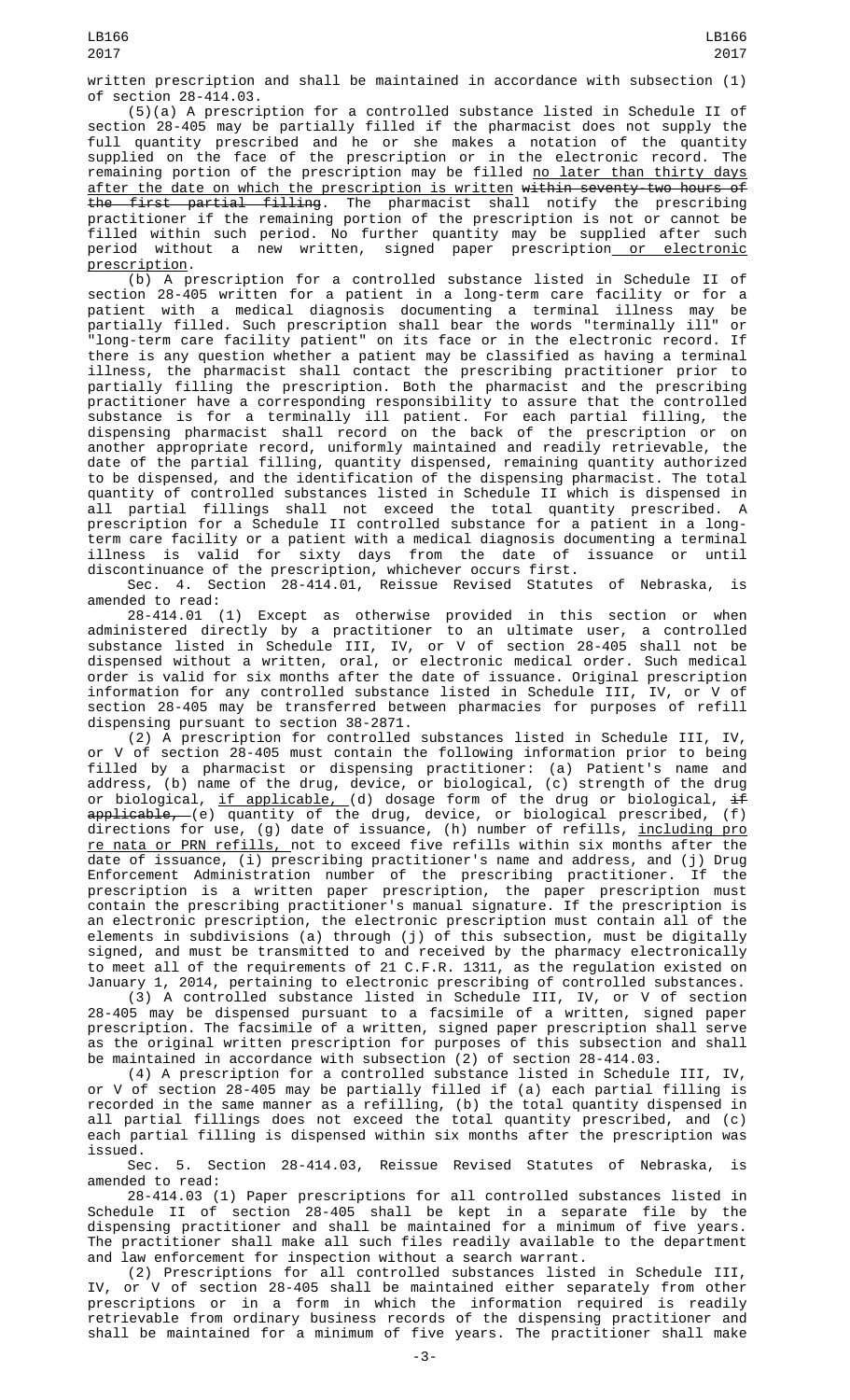all such records readily available to the department, the administration, and law enforcement for inspection without a search warrant.

(3) Before dispensing any controlled substance listed in Schedule II, III, or  $V$  of section 28-405, the dispensing practitioner shall affix a label to the container in which the controlled substance is dispensed. Such label shall bear the name and address of the pharmacy or dispensing practitioner, the name of the patient, the date of filling, the serial number of the prescription under which it is recorded in the practitioner's prescription records, the name of the prescribing practitioner, and the directions for use of the controlled substance. Unless the prescribing practitioner writes "do not label" or words of similar import on the original paper prescription or so designates in an electronic prescription or an oral prescription, such label shall also bear the name of the controlled substance.

(4) For multidrug containers, more than one drug, device, or biological may be dispensed in the same container when (a) such container is prepackaged by the manufacturer, packager, or distributor and shipped directly to the pharmacy in this manner or (b) the container does not accommodate greater than a thirty-one-day supply of compatible dosage units and is labeled to identify each drug or biological in the container in addition to all other information required by law.

(5) If a pharmacy fills prescriptions for controlled substances on behalf of another pharmacy under contractual agreement or common ownership, the prescription label shall contain the Drug Enforcement Administration number of the pharmacy at which the prescriptions are filled.

Sec. 6. Section 28-442, Reissue Revised Statutes of Nebraska, is amended to read:

28-442 (1) It shall be unlawful for any person to deliver, possess with intent to deliver, or manufacture with intent to deliver, drug paraphernalia, knowing, or under circumstances in which one reasonably should know, that it will be used to manufacture, inject, ingest, or inhale or otherwise be used to introduce into the human body a controlled substance in violation of sections 28-101, 28-431, and 28-439 to 28-444.

(2) This section shall not apply to pharmacists, pharmacist interns, pharmacy technicians, and pharmacy clerks who sell hypodermic syringes or needles for the prevention of the spread of infectious diseases.

(3) Any person who violates this section shall be guilty of a Class II misdemeanor.

Sec. 7. Section 38-1,124, Reissue Revised Statutes of Nebraska, is amended to read:

38-1,124 (1) The department shall enforce the Uniform Credentialing Act and for that purpose shall make necessary investigations. Every credential holder and every member of a board shall furnish the department such evidence as he or she may have relative to any alleged violation which is being investigated.

(2) Every credential holder shall report to the department the name of every person without a credential that he or she has reason to believe is engaged in practicing any profession or operating any business for which a credential is required by the Uniform Credentialing Act. The department may, along with the Attorney General and other law enforcement agencies, investigate such reports or other complaints of unauthorized practice. The director, with the recommendation of the appropriate board, may issue an order to cease and desist the unauthorized practice of such profession or the unauthorized operation of such business as a measure to obtain compliance with the applicable credentialing requirements by the person prior to referral of the matter to the Attorney General for action. Practice of such profession or operation of such business without a credential after receiving a cease and desist order is a Class III felony.

(3) Any credential holder who is required to file a report of loss or theft of a controlled substance to the federal Drug Enforcement Administration shall provide a copy of such report to the department. This subsection shall not apply to pharmacist interns or pharmacy technicians.

Sec. 8. Section 38-1,125, Reissue Revised Statutes of Nebraska, is amended to read:

38-1,125 (1) Except as otherwise provided in section 38-2897, every Every credential holder<del>, except pharmacist interns and pharmacy technicians,</del> shall, within thirty days of an occurrence described in this subsection, report to the department in such manner and form as the department may require whenever he or she:

(a) Has first-hand knowledge of facts giving him or her reason to believe that any person in his or her profession:

(i) Has acted with gross incompetence or gross negligence;

(ii) Has engaged in a pattern of incompetent or negligent conduct as defined in section 38-177;

(iii) Has engaged in unprofessional conduct as defined in section 38-179;

(iv) Has been practicing while his or her ability to practice is impaired by alcohol, controlled substances, mind-altering substances, or physical, mental, or emotional disability; or

(v) Has otherwise violated the regulatory provisions governing the practice of the profession;

(b) Has first-hand knowledge of facts giving him or her reason to believe that any person in another profession:

(i) Has acted with gross incompetence or gross negligence; or

(ii) Has been practicing while his or her ability to practice is impaired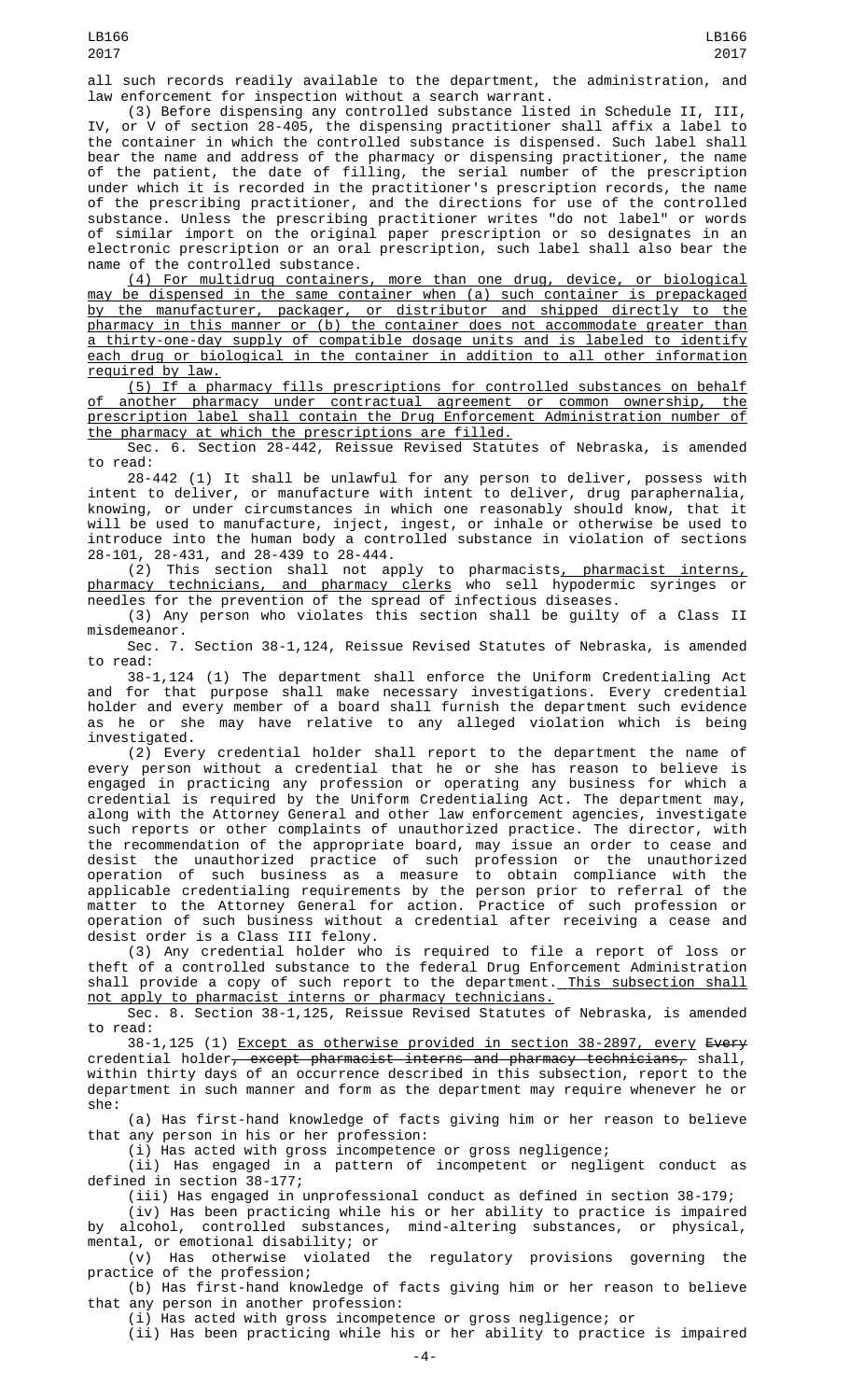by alcohol, controlled substances, mind-altering substances, or physical, mental, or emotional disability; or

(c) Has been the subject of any of the following actions:

(i) Loss of privileges in a hospital or other health care facility due to alleged incompetence, negligence, unethical or unprofessional conduct, or physical, mental, or chemical impairment or the voluntary limitation of privileges or resignation from the staff of any health care facility when that occurred while under formal or informal investigation or evaluation by the facility or a committee of the facility for issues of clinical competence, unprofessional conduct, or physical, mental, or chemical impairment;

(ii) Loss of employment due to alleged incompetence, negligence, unethical or unprofessional conduct, or physical, mental, or chemical impairment;

(iii) An adverse judgment, settlement, or award arising out of a professional liability claim, including a settlement made prior to suit in which the consumer releases any professional liability claim against the credentialed person, or adverse action by an insurance company affecting professional liability coverage. The department may define what constitutes a settlement that would be reportable when a credential holder refunds or reduces a fee or makes no charge for reasons related to a consumer complaint other than costs;

(iv) Denial of a credential or other form of authorization to practice by any jurisdiction due to alleged incompetence, negligence, unethical or unprofessional conduct, or physical, mental, or chemical impairment;

(v) Disciplinary action against any credential or other form of permit he or she holds taken by any jurisdiction, the settlement of such action, or any voluntary surrender of or limitation on any such credential or other form of permit;

(vi) Loss of membership in, or discipline of a credential related to the applicable profession by, a professional organization due to alleged incompetence, negligence, unethical or unprofessional conduct, or physical, mental, or chemical impairment; or

(vii) Conviction of any misdemeanor or felony in this or any other jurisdiction.

(2) The requirement to file a report under subdivision  $(1)(a)$  or  $(b)$  of this section shall not apply:

(a) To the spouse of the credential holder;

(b) To a practitioner who is providing treatment to such credential holder in a practitioner-consumer relationship concerning information obtained or discovered in the course of treatment unless the treating practitioner determines that the condition of the credential holder may be of a nature which constitutes a danger to the public health and safety by the credential holder's continued practice; or

(c) When a credential holder who is chemically impaired enters the Licensee Assistance Program authorized by section 38-175 except as otherwise provided in such section.

(3) A report submitted by a professional liability insurance company on behalf of a credential holder within the thirty-day period prescribed in subsection (1) of this section shall be sufficient to satisfy the credential holder's reporting requirement under subsection (1) of this section.

Sec. 9. Section 38-2801, Reissue Revised Statutes of Nebraska, is amended to read:

38-2801 Sections 38-2801 to 38-28,107 and sections 11 to 13 and 15 of this act and the Nebraska Drug Product Selection Act shall be known and may be cited as the Pharmacy Practice Act.

Sec. 10. Section 38-2802, Reissue Revised Statutes of Nebraska, is amended to read:

38-2802 For purposes of the Pharmacy Practice Act and elsewhere in the Uniform Credentialing Act, unless the context otherwise requires, the definitions found in sections 38-2803 to 38-2847 <u>and sections 11 to 13 of this</u> act apply.

Sec. 11. Practice agreement means a document signed by a pharmacist and a practitioner with independent prescribing authority, in which the pharmacist agrees to design, implement, and monitor a therapeutic plan based on a written protocol.<br>Sec.

12. Repackage means the act of taking a drug product from the container in which it was distributed by the manufacturer and placing it into a different container without further manipulation of the drug. Repackaging also includes the act of placing the contents of multiple containers, such as vials, of the same finished drug product into one container so long as the container does not contain other ingredients or is not further manipulated to change the drug product in any way.

Sec. 13. Written protocol means a written template, agreed to by pharmacists and practitioners with independent prescribing authority, working in concert, which directs how the pharmacists will implement and monitor a therapeutic plan.

Sec. 14. Section 38-2866.01, Reissue Revised Statutes of Nebraska, amended to read:

38-2866.01 A pharmacist may supervise any combination of pharmacy technicians and pharmacist interns at any time up to a total of three people.  $\underline{A}$ pharmacist intern shall be supervised at all times while performing the functions of a pharmacist intern which may include all aspects of the practice <u>of pharmacy unless otherwise restricted. T</u>his section does not apply to a pharmacist intern who is receiving experiential training directed by the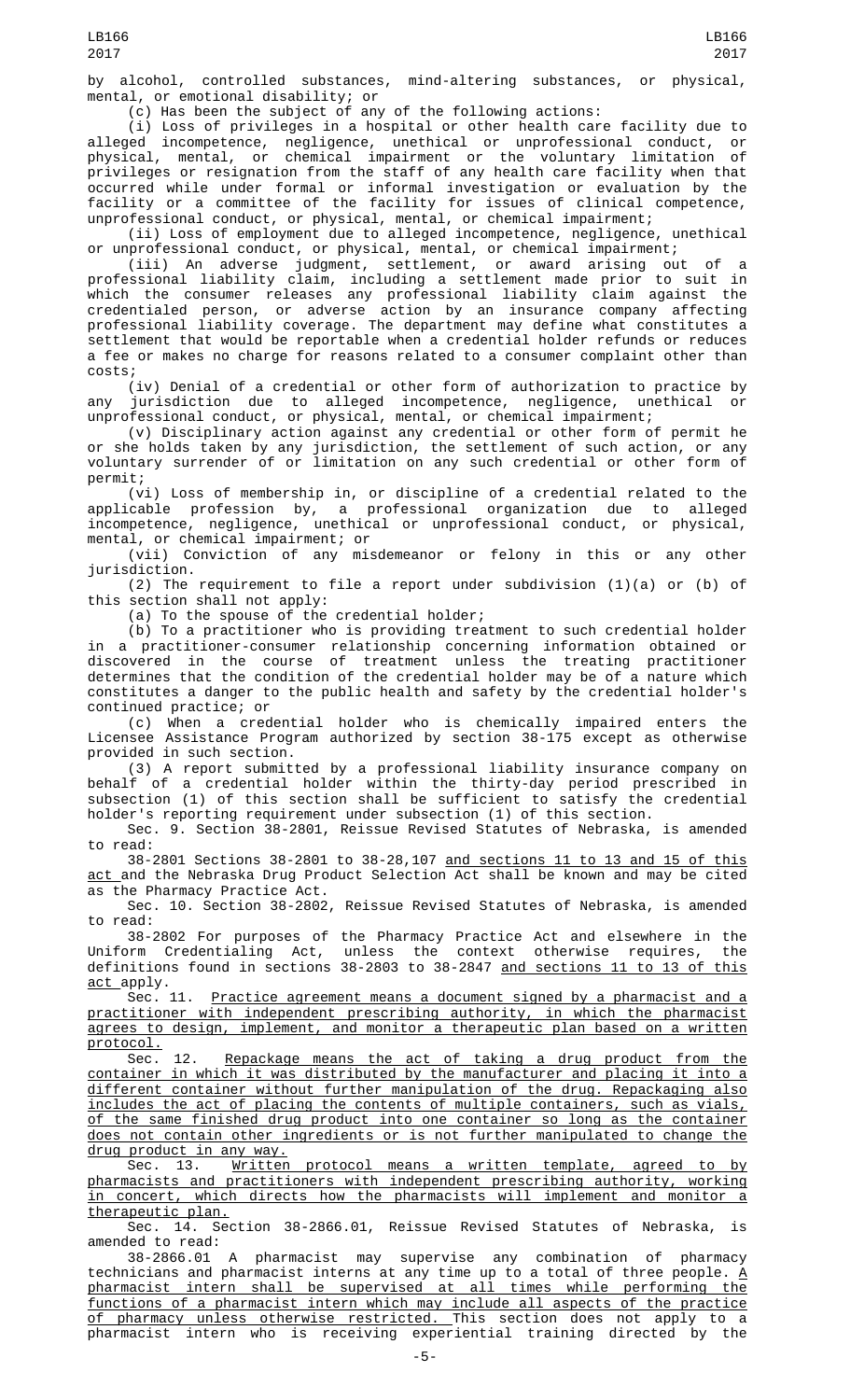Sec. 15. (1) A pharmacist may enter into a practice agreement as provided in this section with a licensed health care practitioner authorized to prescribe independently to provide pharmaceutical care according to written protocols. The pharmacist shall notify the board of any practice agreement at the initiation of the agreement and at the time of any change in parties to the agreement or written protocols. The notice shall be given to both the Board of Pharmacy and the board which licensed the health care practitioner. The notice shall contain the name of each pharmacist participating in the agreement and each licensed health care practitioner authorized to prescribe independently participating in the agreement and a description of the therapy being monitored or initiated.

(2) A copy of the practice agreement and written protocols shall be available for review by a representative of the department. A copy of the practice agreement shall be sent to the Board of Pharmacy upon request by the board.

(3) A practice agreement shall be in writing. Each pharmacist participating in the agreement and each licensed health care practitioner authorized to prescribe independently participating in the agreement shall sign the agreement and the written protocols at the initiation of the agreement and shall review, sign, and date the documents every two years thereafter. A practice agreement is active after it is signed by all the parties listed in the agreement.

(4) A practice agreement and written protocols cease immediately upon (a) the death of either the pharmacist or the practitioner, (b) the loss of license to practice by either the pharmacist or the practitioner, (c) a disciplinary action limiting the ability of either the pharmacist or practitioner to enter into practice agreement, or (d) the individual decision of either the pharmacist or practitioner or mutual agreement by the parties to terminate the agreement.

(5) A pharmacist intern may participate in a practice agreement without expressly being mentioned in the agreement if the pharmacist intern is supervised by a pharmacist who is a party to the agreement.

Sec. 16. Section 38-2870, Reissue Revised Statutes of Nebraska, is amended to read:

38-2870 (1) All medical orders shall be written, oral, or electronic and shall be valid for the period stated in the medical order, except that (a) if the medical order is for a controlled substance listed in section 28-405, such period shall not exceed six months from the date of issuance at which time the medical order shall expire and (b) if the medical order is for a drug or device which is not a controlled substance listed in section 28-405 or is an order issued by a practitioner for pharmaceutical care, such period shall not exceed twelve months from the date of issuance at which time the medical order shall expire.

(2) Prescription drugs or devices may only be dispensed by a pharmacist or pharmacist intern pursuant to a medical order, by an individual dispensing pursuant to a delegated dispensing permit, or as otherwise provided in section 38-2850. Notwithstanding any other provision of law to the contrary, a pharmacist or a pharmacist intern may dispense drugs or devices pursuant to a medical order or an individual dispensing pursuant to a delegated dispensing permit may dispense drugs or devices pursuant to a medical order. The Pharmacy Practice Act shall not be construed to require any pharmacist or pharmacist intern to dispense, compound, administer, or prepare for administration any drug or device pursuant to any medical order. A pharmacist or pharmacist intern shall retain the professional right to refuse to dispense.

(3) Except as otherwise provided in sections 28-414 and 28-414.01, a practitioner or the practitioner's agent may transmit a medical order to a pharmacist or pharmacist intern by the following means: (a) In writing, (b) orally, (c) by facsimile transmission of a written medical order or electronic transmission of a medical order signed by the practitioner, or (d) by facsimile transmission of a written medical order or electronic transmission of a medical order which is not signed by the practitioner. Such an unsigned medical order shall be verified with the practitioner.

(4)(a) Except as otherwise provided in sections 28-414 and 28-414.01, any medical order transmitted by facsimile or electronic transmission shall:

(i) Be transmitted by the practitioner or the practitioner's agent directly to a pharmacist or pharmacist intern in a licensed pharmacy of the patient's choice. No intervening person shall be permitted access to the medical order to alter such order or the licensed pharmacy chosen by the patient. Such medical order may be transmitted through a third-party intermediary who shall facilitate the transmission of the order from the practitioner or practitioner's agent to the pharmacy;

(ii) Identify the transmitter's telephone number or other suitable information necessary to contact the transmitter for written or oral confirmation, the time and date of the transmission, the identity of the pharmacy intended to receive the transmission, and other information as required by law; and

(iii) Serve as the original medical order if all other requirements of this subsection are satisfied.

(b) Medical orders transmitted by electronic transmission shall be signed by the practitioner either with an electronic signature for legend drugs which are not controlled substances or a digital signature for legend drugs which are controlled substances.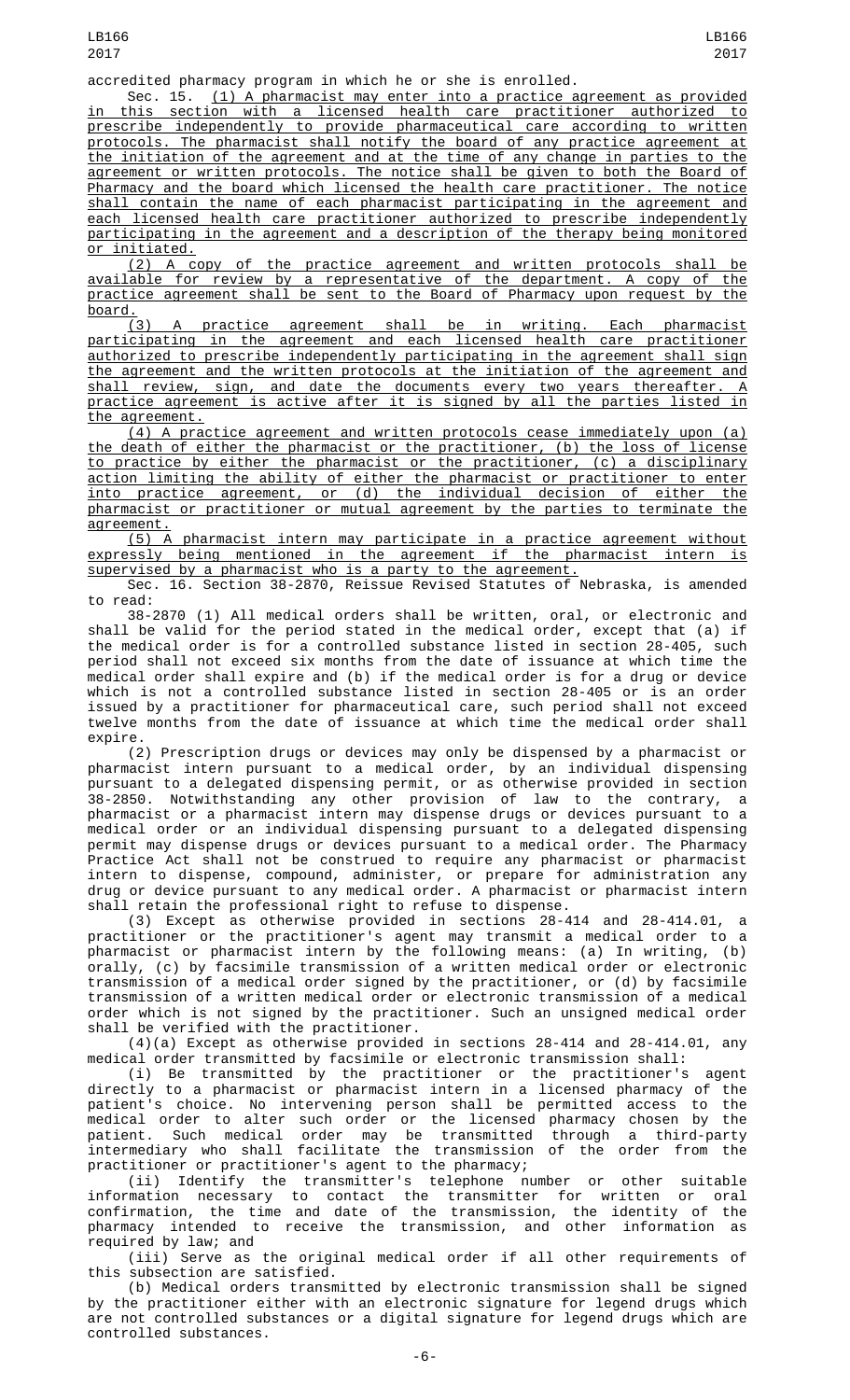(5) The pharmacist shall exercise professional judgment regarding the accuracy, validity, and authenticity of any medical order transmitted by facsimile or electronic transmission.

(6) The quantity of drug indicated in a medical order for a resident of a long-term care facility shall be sixty days unless otherwise limited by the prescribing practitioner.

Sec. 17. Section 38-2892, Reissue Revised Statutes of Nebraska, is amended to read:

38-2892 (1) The pharmacist in charge of a pharmacy or hospital pharmacy employing pharmacy technicians shall be responsible for the supervision and performance of the pharmacy technicians.

(2) The pharmacist in charge shall be responsible for the practice of pharmacy and the onsite training, functions, supervision, and verification of the performance of pharmacy technicians. Except as otherwise provided in the Automated Medication Systems Act, the supervision of pharmacy technicians at a pharmacy shall be performed by the pharmacist who is on duty in the facility with the pharmacy technicians or located in pharmacies that utilize a realtime, online data base and have a pharmacist in all pharmacies. The supervision of pharmacy technicians at a hospital pharmacy shall be performed by the pharmacist assigned by the pharmacist in charge to be responsible for the supervision and verification of the activities of the pharmacy technicians.

Sec. 18. Section 38-2897, Reissue Revised Statutes of Nebraska, is amended

to read:<br>38-2897 38-2897 (1) The requirement to file a report under subsection (1) of section 38-1,125 shall not apply to pharmacist interns or pharmacy technicians, <u>except that a</u> A pharmacy technician shall<u>, within thirty days after having</u> report first-hand knowledge of facts giving him or her reason to believe that any person in his or her profession, or any person in another profession under the regulatory provisions of the department, may be practicing while his or her ability to practice is impaired by alcohol, controlled substances, or narcotic drugs, report to the department in such manner and form as the department may require. A report made to the department under this section shall be confidential. The identity of any person making such report or providing information leading to the making of such report shall be confidential.

(2) A pharmacy technician Any person making a report to the department under this section, except for <del>those</del> self-reporting, shall be completely immune from criminal or civil liability of any nature, whether direct or derivative, for filing a report or for disclosure of documents, records, or other information to the department under this section. The immunity granted <u>under</u> <del>by</del> this section shall not apply to any person causing damage or injury by his or her willful, wanton, or grossly negligent act of commission or omission.

(3) A report submitted by a professional liability insurance company on behalf of a credential holder within the thirty-day period prescribed in this section shall be sufficient to satisfy the credential holder's reporting requirement under this section.

(4) Persons who are members of committees established under the Health Care Quality Improvement Act, the Patient Safety Improvement Act, or section 25-12,123 or witnesses before such committees shall not be required to report under this section. Any person who is a witness before such a committee shall not be excused from reporting matters of first-hand knowledge that would otherwise be reportable under this section only because he or she attended or testified before such committee.

(5) Documents from original sources shall not be construed as immune from discovery or use in actions under this section.

Sec. 19. Section 71-401, Revised Statutes Cumulative Supplement, 2016, is amended to read:

71-401 Sections 71-401 to 71-474 and section 20 of this act shall be known and may be cited as the Health Care Facility Licensure Act.

Sec. 20. (1)(a) When administration of a drug occurs in a hospital pursuant to a chart order, hospital personnel may provide the unused portion of the drug to the patient upon discharge from the hospital for continued use in treatment of the patient if:

(i) The drug has been opened and used for treatment of the patient at the hospital and is necessary for the continued treatment of the patient and would be wasted if not used by the patient; and

(ii) The drug is:

(A) In a multidose device or a multidose container; or

(B) In the form of a liquid reconstituted from a dry stable state to a liquid resulting in a limited stability.

(b) A drug provided to a patient in accordance with this subsection shall be labeled with the name of the patient, the name of the drug including the quantity if appropriate, the date the drug was provided, and the directions for use.

(2)(a) A licensed health care practitioner authorized to prescribe controlled substances may provide to his or her patients being discharged from a hospital a sufficient quantity of drugs adequate, in the judgment of the practitioner, to continue treatment, which began in the hospital, until the patient is reasonably able to access a pharmacy.

(b) The pharmacist-in-charge at the hospital shall maintain records of the drugs provided to patients in accordance with this subsection which shall include the name of the patient, the name of the drug including the quantity if appropriate, the date the drug was provided, and the directions for use.

(3) If a drug is provided to a patient in accordance with this section: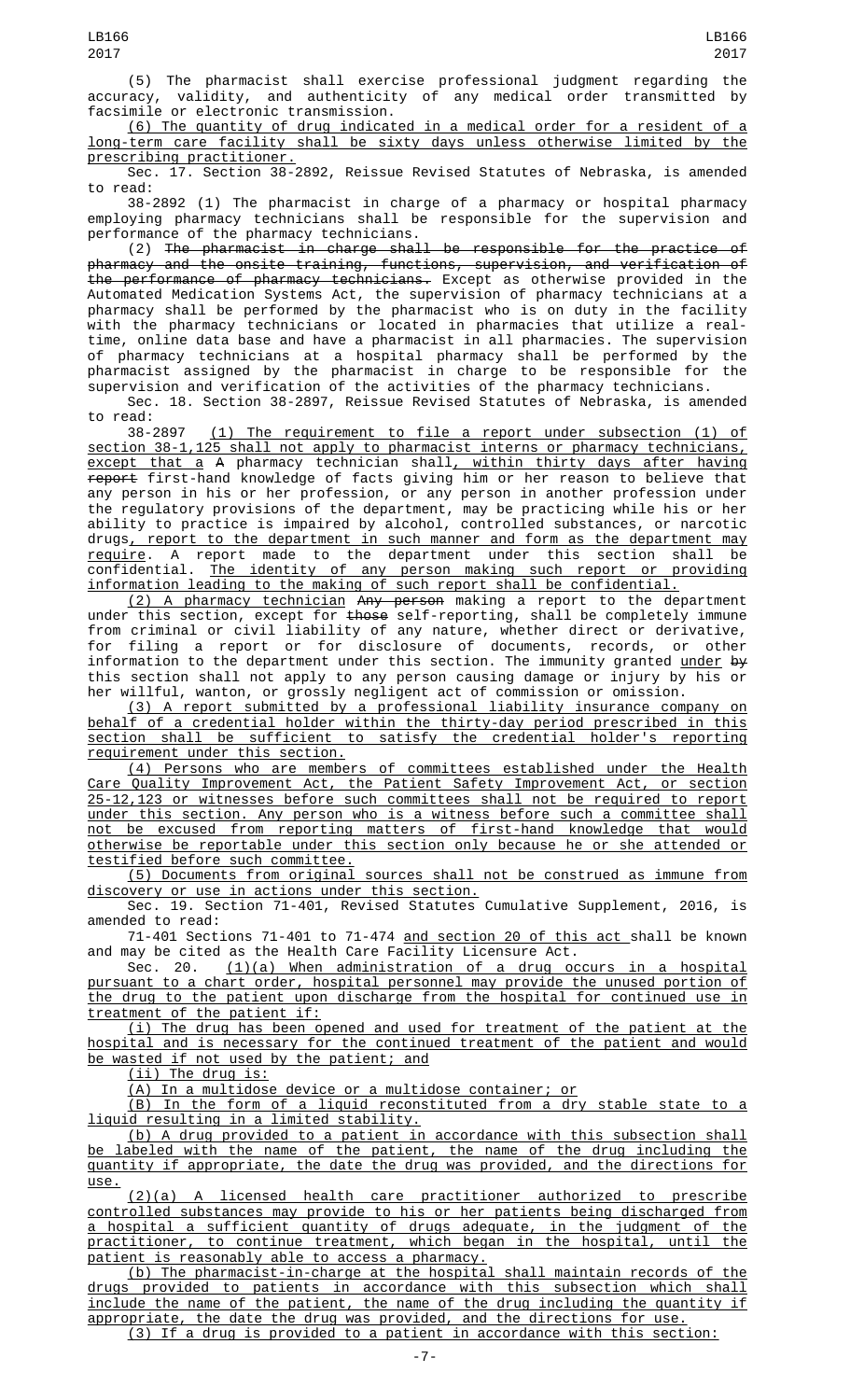(a) The drug shall be kept in a locked cabinet or automated medication system with access only by a licensed health care practitioner authorized to prescribe, dispense, or administer controlled substances;

(b) Prior to providing the drug to the patient, a written or electronic order shall be in the patient's record;

(c) The process at the hospital shall be under the direct supervision of the prescriber;

(d) If the label is prepared by a nurse, the prescriber shall verify the drug and the directions for the patient;

(e) When possible, the directions for the patient shall be preprinted on the label by the pharmacist;

(f) The label shall include the name of the patient, the name of the drug including the quantity if appropriate, the date the drug was provided, and the directions for use;

(g) A written information sheet shall be given to the patient for each drug provided; and

(h) Documentation in a readily retrievable format shall be maintained each time a drug is provided to a patient from the hospital pharmacy's inventory which shall include the date, the patient, the drug, and the prescriber.

Sec. 21. Section 71-2412, Reissue Revised Statutes of Nebraska, is amended to read:

71-2412 Drugs may be administered to residents of a long-term care facility by authorized personnel of the long-term care facility from the contents of emergency boxes located within such long-term care facility if such drugs and boxes meet all of the following requirements:

(1) All emergency box drugs shall be provided by and all emergency boxes containing such drugs shall be sealed by a supplying pharmacy with the seal on such emergency box to be of such a nature that it can be easily identified if it has been broken;

(2) Emergency boxes shall be stored in a medication room or other secured area within the long-term care facility. Only authorized personnel of the longterm care facility or the supplying pharmacy shall obtain access to such room or secured area, by key or combination, in order to prevent unauthorized access and to ensure a proper environment for preservation of the emergency box drugs;

(3) The exterior of each emergency box shall be labeled so as to clearly indicate that it is an emergency box for use in emergencies only. The label shall contain a listing of the drugs contained in the box, including the name, strength, route of administration, quantity, and expiration date of each drug, and the name, address, and telephone number of the supplying pharmacy;

(4) All emergency boxes shall be inspected by a pharmacist designated by the supplying pharmacy at least once every thirty days or after a reported usage of any drug to determine the expiration date and quantity of the drugs in the box. Every inspection shall be documented and the record retained by the long-term care facility for a period of five years; <u>and</u>

(5) An emergency box shall not contain multiple dose vials, shall not contain more than ten drugs which are controlled substances, and shall contain no more than a total of fifty drugs; and

 $(5)$   $(6)$  All drugs in emergency boxes shall be in the original manufacturer's or distributor's containers or shall be repackaged by the supplying pharmacy and shall include the manufacturer's or distributor's name, lot number, drug name, strength, dosage form, NDC number, route of administration, and expiration date on a typewritten label. Any drug which is repackaged shall contain on the label the calculated expiration date.

For purposes of the Emergency Box Drug Act, calculated expiration date has the same meaning as in subdivision  $(7)(b)$  of section  $38-2808.01$  38-2884.

Sec. 22. Section 71-2413, Reissue Revised Statutes of Nebraska, is amended to read:

71-2413 (1) The supplying pharmacy and the medical director and quality assurance committee of the long-term care facility shall jointly determine the drugs, by identity and quantity, to be included in the emergency boxes. The supplying pharmacy shall maintain a list of emergency box drugs which is identical to the list on the exterior of the emergency box and shall make such list available to the department upon request. The supplying pharmacy shall obtain a receipt upon delivery of the emergency box to the long-term care facility signed by the director of nursing of the long-term care facility <u>or</u> his or her designee which acknowledges that the drugs initially placed in the emergency box are identical to the initial list on the exterior of the emergency box. The receipt shall be retained by the supplying pharmacy for a period of five years.

(2) Except for the removal of expired drugs as provided in subsection (4) of this section, drugs shall be removed from emergency boxes only pursuant to a prescription. Whenever access to the emergency box occurs, the prescription and proof of use shall be provided to the supplying pharmacy and shall be recorded on the resident's medical record by authorized personnel of the long-term care facility. Removal of any drug from an emergency box by authorized personnel of the long-term care facility shall be recorded on a form showing the name of the resident who received the drug, his or her room number, the name of the drug, the strength of the drug, the quantity used, the dose administered, the route of administration, the date the drug was used, the time of usage, the disposal of waste, if any, and the signature or signatures of authorized personnel. The form shall be maintained at the long-term care facility for a period of five years from the date of removal with a copy of the form to be provided to the supplying pharmacy.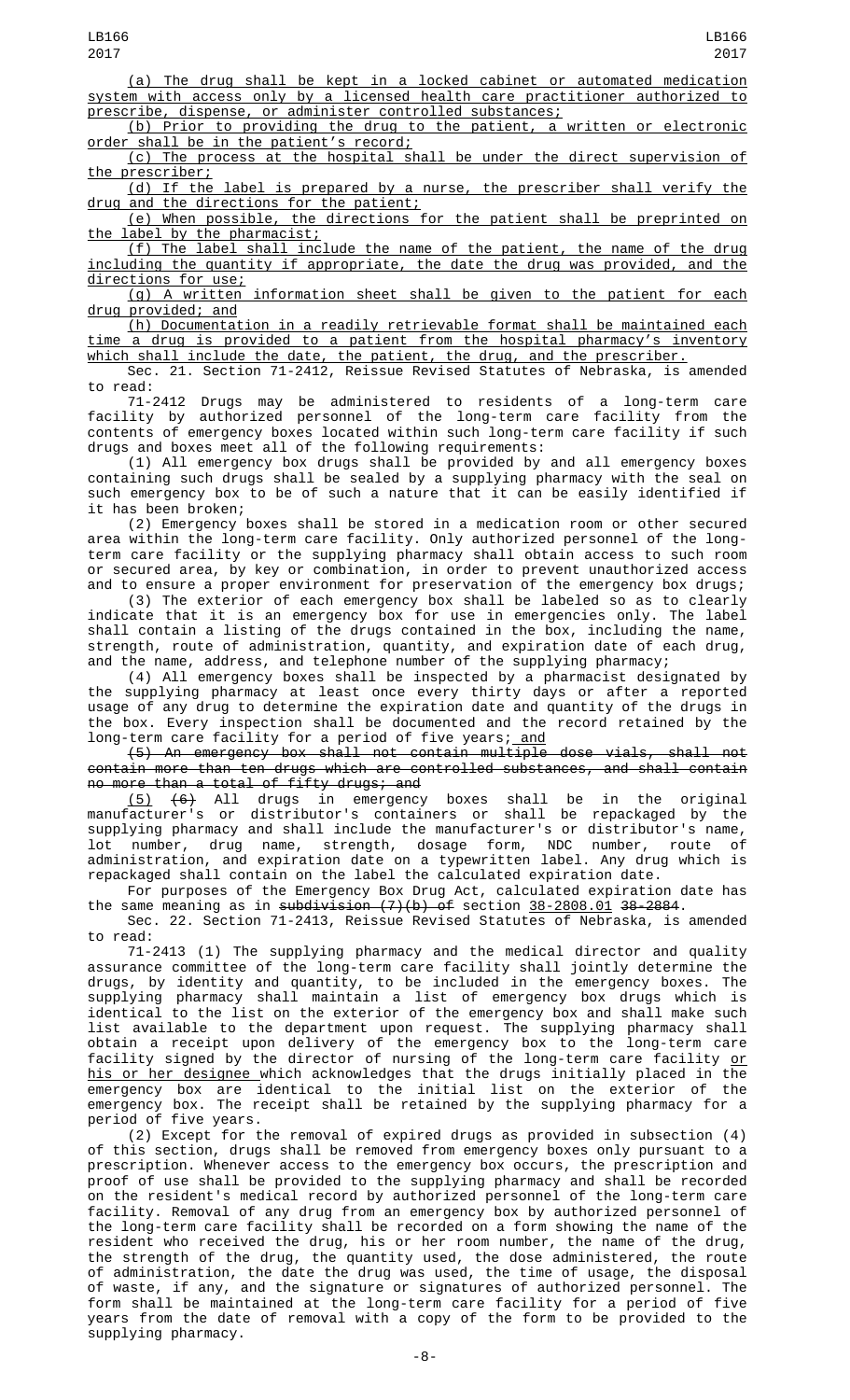(3) Whenever an emergency box is opened, the supplying pharmacy shall be notified by the charge nurse or the director of nursing of the long-term care facility within twenty-four hours and a pharmacist designated by the supplying pharmacy shall restock and refill the box, reseal the box, and update the drug listing on the exterior of the box.

(4) Upon the expiration of any drug in the emergency box, the supplying pharmacy shall replace the expired drug, reseal the box, and update the drug listing on the exterior of the box. Emergency box drugs shall be considered inventory of the supplying pharmacy until such time as they are removed for administration.

(5) Authorized personnel of the long-term care facility shall examine the emergency boxes once every twenty-four hours and shall immediately notify the supplying pharmacy upon discovering evidence of tampering with any emergency box. Proof of examination by authorized personnel of the long-term care facility shall be recorded and maintained at the long-term care facility for a period of five years from the date of examination.

(6) The supplying pharmacy and the medical director and quality assurance committee of the long-term care facility shall jointly establish written procedures for the safe and efficient distribution of emergency box drugs.

Sec. 23. Section 71-2445, Revised Statutes Cumulative Supplement, 2016, is amended to read:

71-2445 For purposes of the Automated Medication Systems Act:

(1) Automated medication distribution machine means a type of automated medication system that stores medication to be administered to a patient by a person credentialed under the Uniform Credentialing Act;

(2) Automated medication system means a mechanical system that performs operations or activities, other than compounding, administration, or other technologies, relative to storage and packaging for dispensing or distribution of medications and that collects, controls, and maintains all transaction information and includes, but is not limited to, a prescription medication distribution machine or an automated medication distribution machine. An automated medication system may only be used in conjunction with the provision of pharmacist care;

(3) Chart order means an order for a drug or device issued by a practitioner for a patient who is in the hospital where the chart is stored, for a patient receiving detoxification treatment or maintenance treatment pursuant to section 28-412, or for a resident in a long-term care facility in which a long-term care automated pharmacy is located from which drugs will be dispensed. Chart order does not include a prescription;

(4) Hospital has the definition found in section 71-419;

(5) Long-term care automated pharmacy means a designated area in a longterm care facility where an automated medication system is located, that stores medications for dispensing pursuant to a medical order to residents in such long-term care facility, that is installed and operated by a pharmacy licensed under the Health Care Facility Licensure Act, and that is licensed under section 71-2451;

(6) Long-term care facility means an intermediate care facility, an intermediate care facility for persons with developmental disabilities, a longterm care hospital, a mental health center, a nursing facility, or a skilled nursing facility, as such terms are defined in the Health Care Facility Licensure Act;

(7) Medical order means a prescription, a chart order, or an order for pharmaceutical care issued by a practitioner;

(8) Pharmacist means any person who is licensed by the State of Nebraska to practice pharmacy;

(9) Pharmacist care means the provision by a pharmacist of medication therapy management, with or without the dispensing of drugs or devices, intended to achieve outcomes related to the cure or prevention of a disease, elimination or reduction of a patient's symptoms, or arresting or slowing of a disease process;

(10) Pharmacist remote order entry means entering an order into a computer system or drug utilization review by a pharmacist licensed to practice pharmacy in the State of Nebraska and located within the United States, pursuant to medical orders in a hospital, long-term care facility, or pharmacy licensed under the Health Care Facility Licensure Act;

(11) Practice of pharmacy has the definition found in section 38-2837 means (a) the interpretation, evaluation, and implementation of a medical order, (b) the dispensing of drugs and devices, (c) drug product selection, (d) the administration of drugs or devices, (e) drug utilization review, (f) patient counseling, (g) the provision of pharmaceutical care, and (h) the responsibility for compounding and labeling of dispensed or repackaged drugs and devices, proper and safe storage of drugs and devices, and maintenance of proper records. The active practice of pharmacy means the performance of the functions set out in this subdivision by a pharmacist as his or her principal

o<del>r ordinary occupation</del>;<br>(12) Practitioner means a certified registered nurse anesthetist, certified nurse midwife, a dentist, an optometrist, a nurse practitioner, a physician assistant, a physician, a podiatrist, or a veterinarian;

(13) Prescription means an order for a drug or device issued by a practitioner for a specific patient, for emergency use, or for use in immunizations. Prescription does not include a chart order;

(14) Prescription medication distribution machine means a type of automated medication system that packages, labels, or counts medication in

LB166 2017